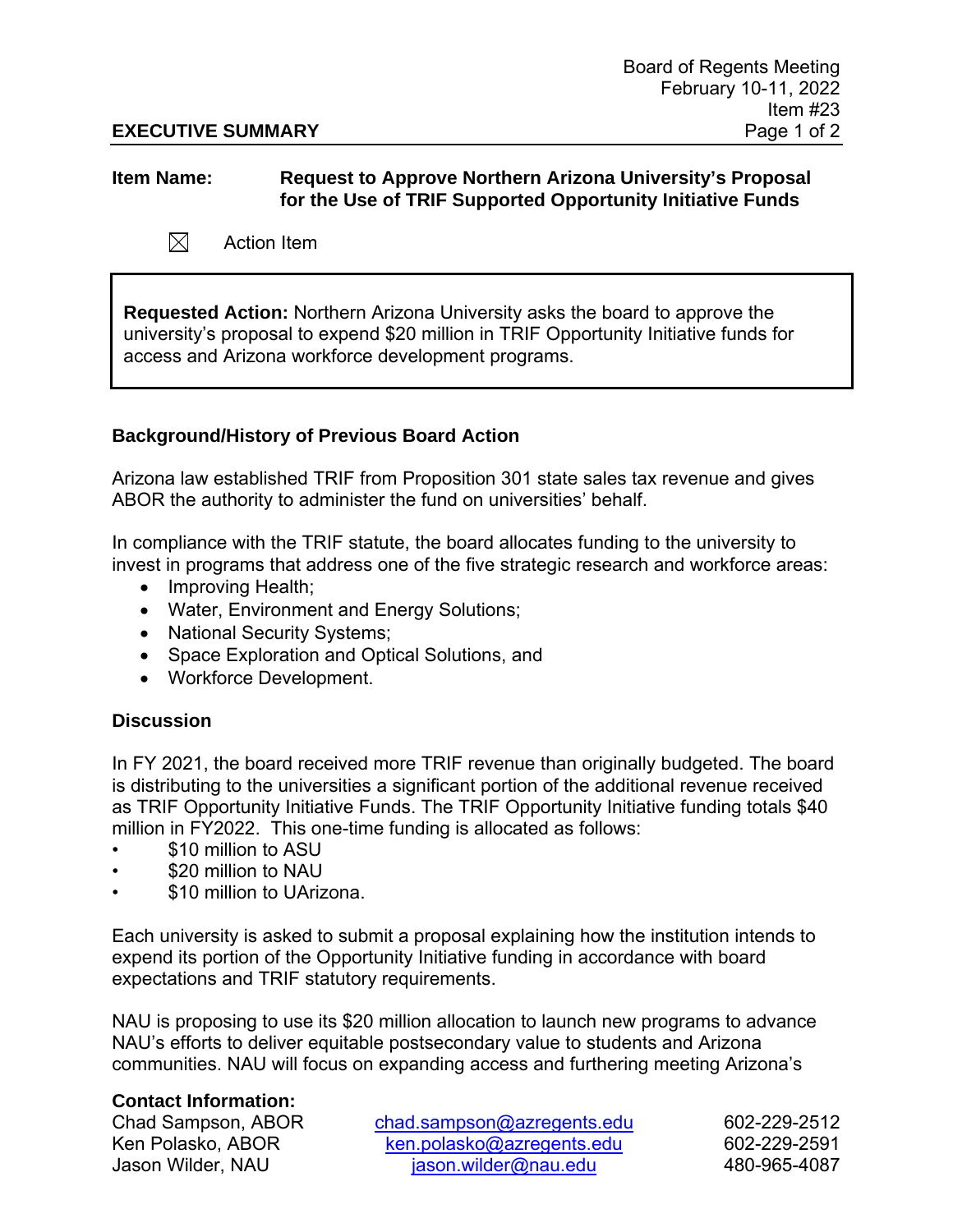# **EXECUTIVE SUMMARY**

workforce needs. This investment will provide for innovative degree and certificate programs and impactful student support enhancements that will increase access, retention, and graduation rates. NAU's full proposal is attached.

### **Committee Review and Recommendation**

The Research and Health Sciences Committee reviewed this item at its January 27, 2022 meeting and recommended forwarding the item to the full board for approval.

## **Statutory/Policy Requirements**

A.R.S. §15-1648 "Technology and Research Initiative Fund"

ABOR Policy 3-412 "Administration of Technology and Research Initiative Fund"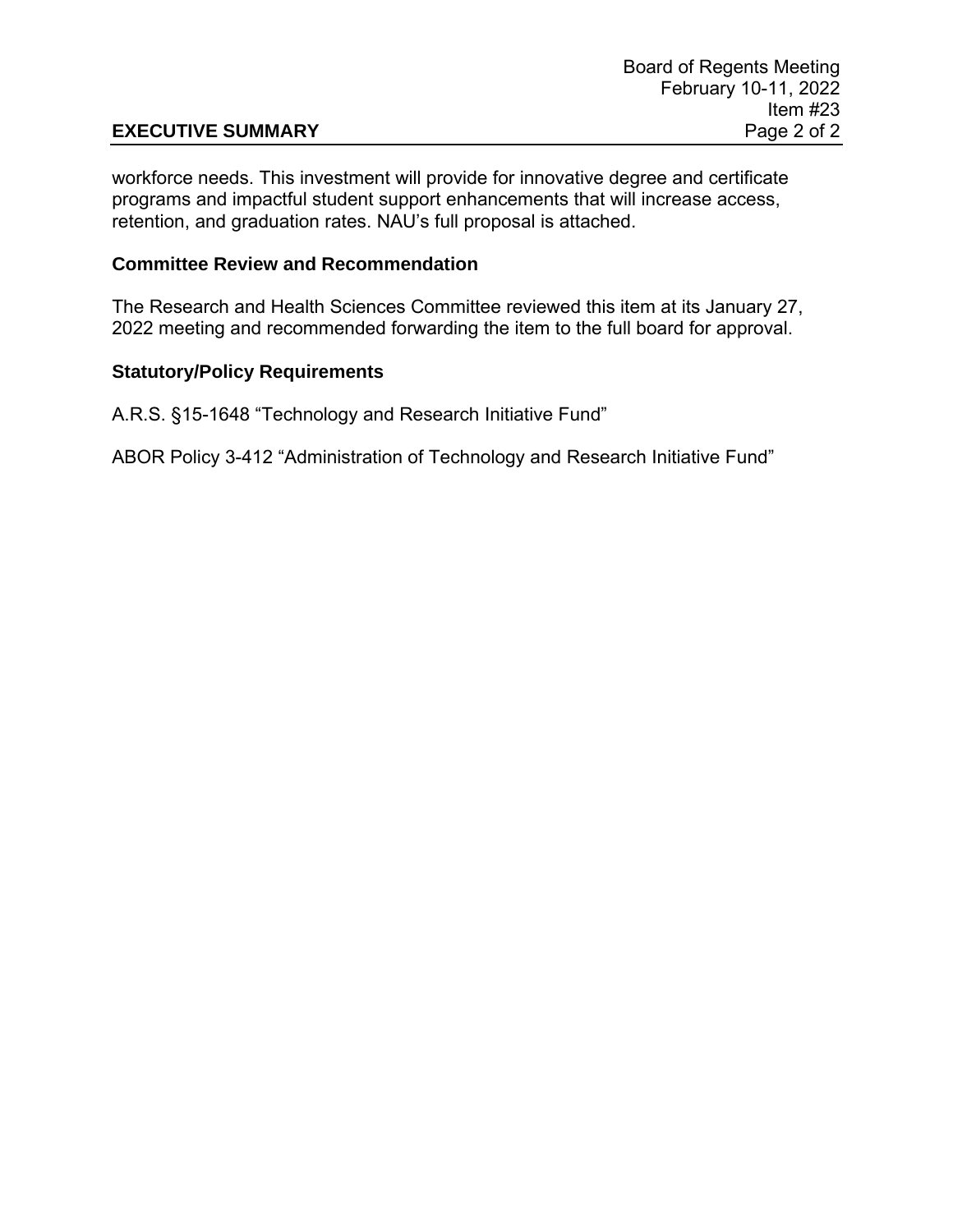#### **Proposal for TRIF Supported Opportunity Initiative Funds**

Submitted January 14, 2022

#### **Executive Summary**

This document contains an overview of NAU's proposal for TRIF Supported Opportunity Initiative Funds. Proposal accounts for the distribution of an additional **\$20,000,000** in FY22 TRIF funding to advance NAU's efforts to deliver equitable postsecondary value to students and Arizona communities. Through efforts to expand access and increase educational attainment for time and place-bound students and historically underserved populations, NAU will focus on furthering individual advancement and meeting the workforce needs of the State of Arizona. This investment will provide transformative learning opportunities through innovative degree and certificate programs and impactful student support enhancements that will increase access, retention, and graduation rates.

#### **TRIF Educational Attainment and Workforce Development Allocation**

NAU proposes to use the additional \$20,000,000 allocation to the university's *July 1, 2021 – June 30, 2024 Technology and Research Initiative Fund (TRIF) Three-Year Project Plan* for one-time projects (e.g., program expansions and seed money for new initiatives) to increase educational attainment and develop workforce capacity for Arizona.

In alignment with the provisions of TRIF to leverage existing funds, NAU will proactively work to identify and secure additional public and private funding and partnerships with philanthropic, non-profit, and business organizations to enhance the potential of this funding and accelerate progress in the development and implementation of the various programs in the investment portfolio.

#### *Investment Areas*

NAU has a 122-year history of serving as an engine of opportunity, a vehicle of upward mobility, and a driver of transformative change for the people of Arizona and beyond, through its Flagstaff Mountain Campus and Statewide and Online Programs. Paradoxically, however, at a time when Arizona's economic growth rate is among the top in the nation, the state's educational attainment rate is among the lowest. NAU recognizes the urgent need to broaden participation, increase completion rates, reduce completion gaps, and strengthen post-college outcomes by leveraging its large footprint in the state and its longstanding partnerships with K-12 schools, Community Colleges, Tribal Colleges, Non-Governmental Organizations, State Agencies, and its sister institutions—Arizona State University and the University of Arizona—to address and remedy the state's educational gap.

To broaden the impact and scope of NAU's contributions to educational attainment, workforce development, and economic mobility in Arizona, NAU will design, develop, implement, and continuously assess a broad portfolio of innovative and evidence-based programs categorized under the following three action areas:

• **Broadening Participation:** NAU will invest in programs designed to increase the number and diversity of Arizona resident students participating in higher education, especially from underserved and rural communities. Using programs such as those outlined below, NAU will increase enrollment and degrees awarded to time and place bound students through NAU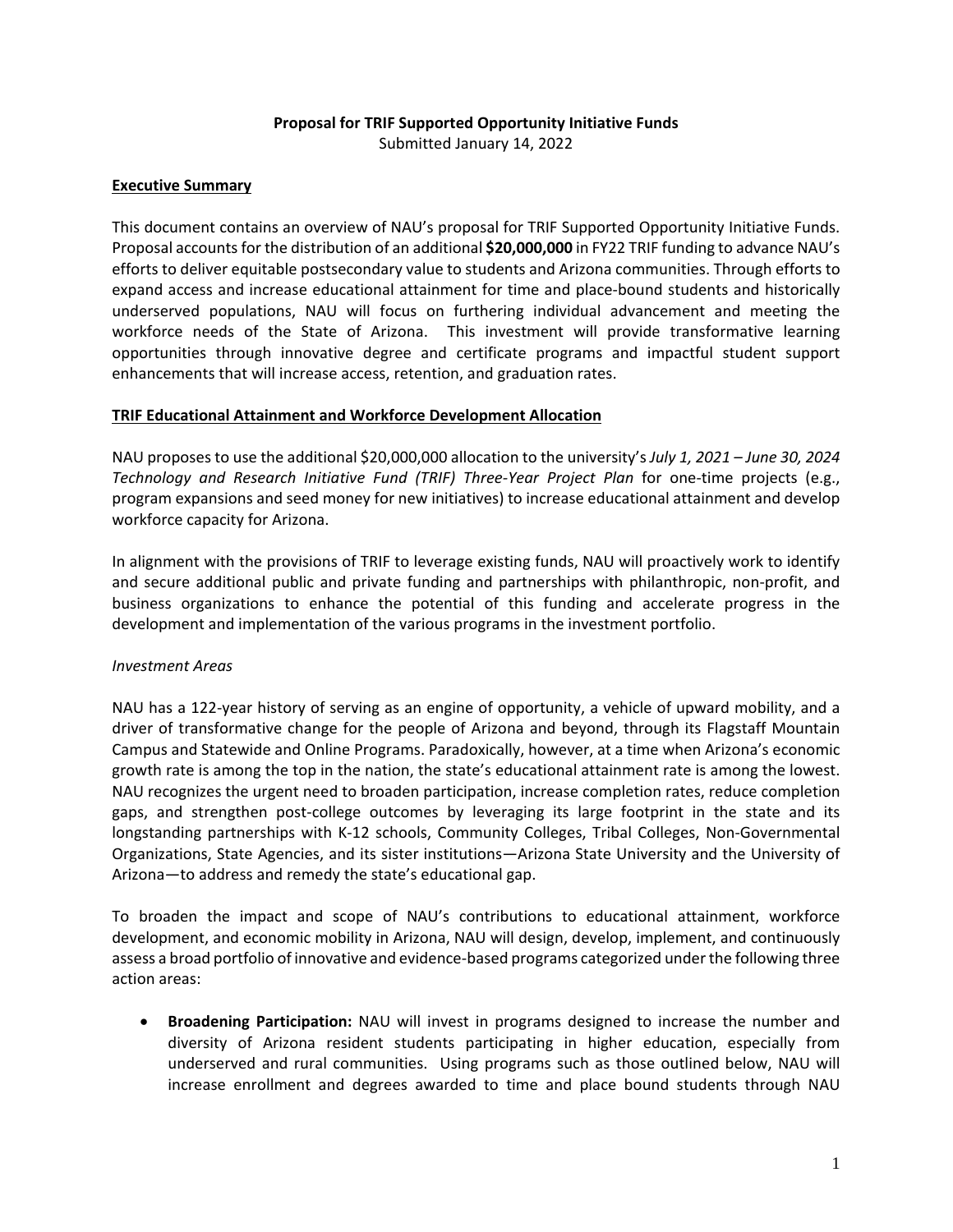statewide and online programs, creating seamless pathways for students to meet their full potential.

- o Through more inclusive recruitment, admissions, financial aid, and developmental education policies and practices, NAU will expand access and increase enrollment for a broader range of learners, including students interested in earning college credits while in high school; recent high school graduates who need developmental support in their first year; students who transfer from community colleges or tribal colleges and need differentiated support services; adults with some college credits, but no degree; and adults interested in re-skilling and up-skilling programs that will boost their earning potential and quality of life.
- o NAU has already charged an action team to examine and revise our current portfolio of statewide academic programs, delivery models, and student support services. These efforts will provide alignment between the unique labor demand and support needs of the communities and regions surrounding each statewide site. NAU's implementation of related actions will be data-driven and well-informed through the collective work of the action team.
- o NAU will enhance its efforts with high schools and other stakeholders, through alignment and clarity in admissions and cost of attendance, better transferability of credits earned, and tailored advising. Collaboration and support for implementation of these changes will be critical to successfully achieve the desired outcomes of broadening participation through strategic policy changes.
- **Increasing Completion Rates and Reducing Completion Gaps:** NAU will invest in programs designed to increase completion rates for all students and reduce completion gaps. Potential programs in this area include differentiated support services, high-impact academic practices, and curricular and co-curricular initiatives to improve retention rates, increase momentum toward a degree or credential, and increase graduation rates for all students.
	- o NAU will expand and develop new services devoted to increasing student access and success that complement the tailored academic program offerings by location and modality. The emphasis of these efforts will be on NAU statewide and online students, working to attract and serve adult learners and transfer students, particularly historically underserved populations, with barrier-free educational pathways.
	- o Coordinated oversight of NAU's statewide infrastructure will support aggressive student recruitment, support, and retention, as well as academic program expansion and partnership development envisioned in NAU's Strategic Roadmap.
- **Strengthening Post-College Outcomes:** NAU will invest in efforts designed to strengthen postcollege outcomes. Potential programs include better aligning the university's educational offerings to Arizona's workforce needs, ensuring that students have access to meaningful internships and experiential learning opportunities, providing students with opportunities to graduate with a degree—plus a certificate, as applicable—and critical career preparedness experience in areas of high-demand, improving career placements for students and serving Arizona employers with a qualified pipeline of graduates.
	- o The demand for workforce development, lifelong learning, and professional development offerings remains strong across Arizona. In response, NAU has identified data-driven